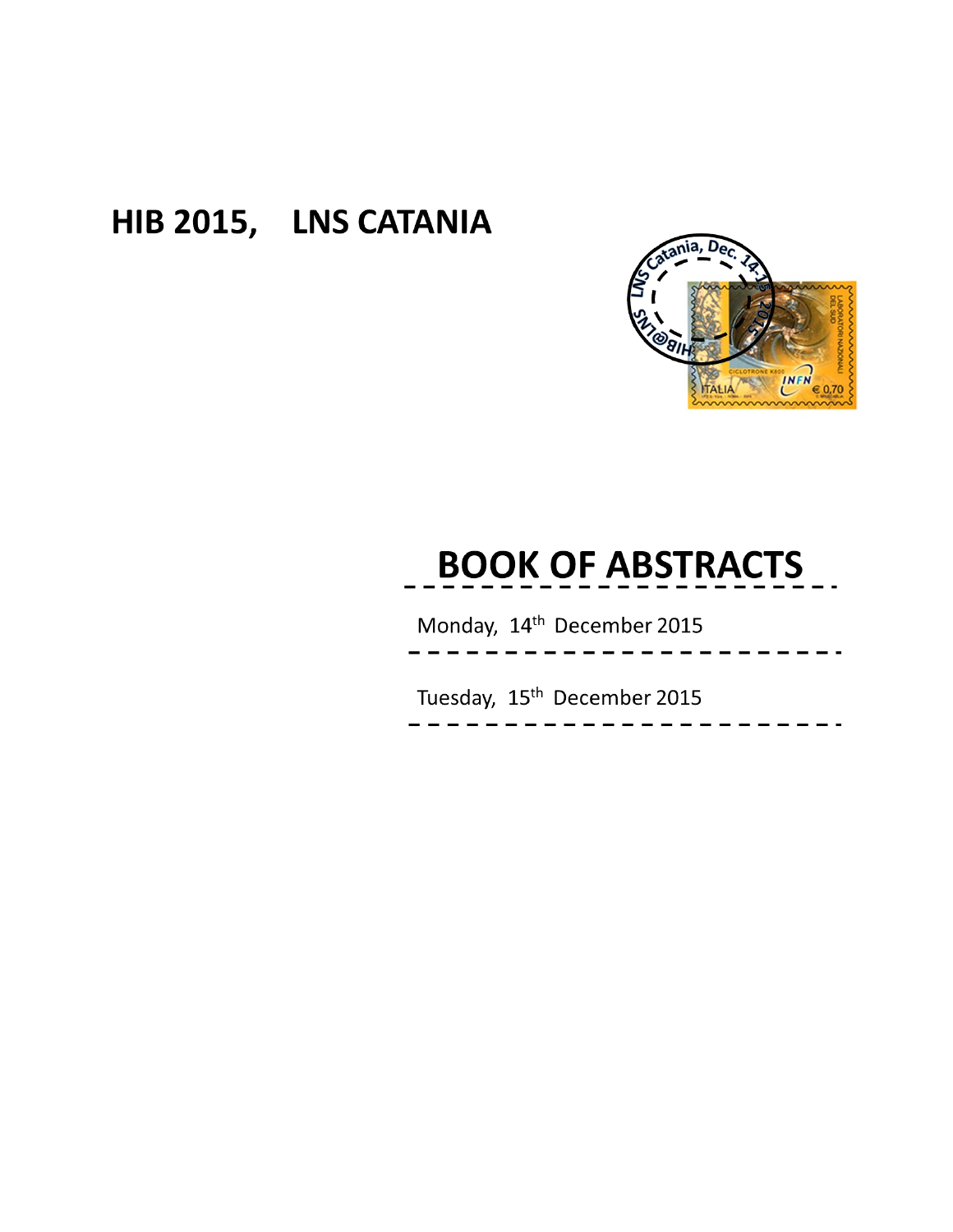[AGODI, Clementina](https://agenda.infn.it/confModifRegistrants.py/modification?registrantId=30&confId=10053) LNS–INFN, Catania, Italy

*MAGNEX: studying exotic nuclei and isospin with RIB's and stable beams*

\*\*\*\*\*\*\*\*\*\*\*\*\*\*\*\*\*\*\*\*\*\*\*\*\*\*\*\*\*\*\*\*\*\*\*\*\*\*\*\*\*\*\*\*\*\*\*\*\*\*\*\*\*\*\*\*\*\*\*\*\*\*\*\*\*\*\*\*\*\*\*\*\*\*\*\*\*\*\*\*\*\*\*

[ASSIÉ, Marlène](https://agenda.infn.it/confModifRegistrants.py/modification?registrantId=48&confId=10053) IPN Orsay, France

*Study of neutron-proton pairing in N=Z unstable nuclei through transfer reactions*

Neutron-proton pairing is the only pairing that can occur in the  $T=0$  and the  $T=1$  isospin channels.  $T=1$ particle-like pairing (n-n or p-p) has been extensively studied unlike T=0 neutron-proton pairing. The over-binding of N=Z nuclei could be one of its manifestation. Neutron-proton pairing can be studied by spectroscopy as shown in ref.[1].We have studied it through transfer reactions in order to get more insight into the relative intensities of the two aforementioned channels. Indeed, the cross-section for a n-p pair transfer is expected to be enhanced if there is an important n-p pairing. Neutron-proton pairing is predicted to be more important in  $N=Z$  nuclei with high J orbitals so that the best nuclei would belong to the g9/2 shell [2]. However, considering the beam intensities in this region, we have focussed on fp shell nuclei (56Ni and 52Fe). The measurement was performed at GANIL with radioactive beams produced by fragmentation of a 75A MeV 58Ni beam on a 185 mg.cm-2 Be target purified by the LISE spectrometer. An efficient set-up based on the coupling of the MUST2 and TIARA Silicon arrays for charged particle detection with the EXOGAM gamma-ray detector was used. Using 52Fe (N=Z=26) which is a partially occupied 0f7/2 shell nucleus and 56Ni (N=Z=28) which has a fully occupied 0f7/2 shell will allow us to compare n-p pairing according to shell occupancy. First results on the nature of the n-p pairing will be discussed based on the relative intensities of the  $0+$  and  $1+$  states populated in 54Co and 50Mn in the 56Ni(p,3He) and 52Fe(p,3He) reaction measurement respectively.

\*\*\*\*\*\*\*\*\*\*\*\*\*\*\*\*\*\*\*\*\*\*\*\*\*\*\*\*\*\*\*\*\*\*\*\*\*\*\*\*\*\*\*\*\*\*\*\*\*\*\*\*\*\*\*\*\*\*\*\*\*\*\*\*\*\*\*\*\*\*\*\*\*\*\*\*\*\*\*\*\*\*\*

[AZAIEZ, Faical](https://agenda.infn.it/confModifRegistrants.py/modification?registrantId=16&confId=10053) IPN Orsay, France

*ECOS: The european initiative for nuclear physics with stable ion beams*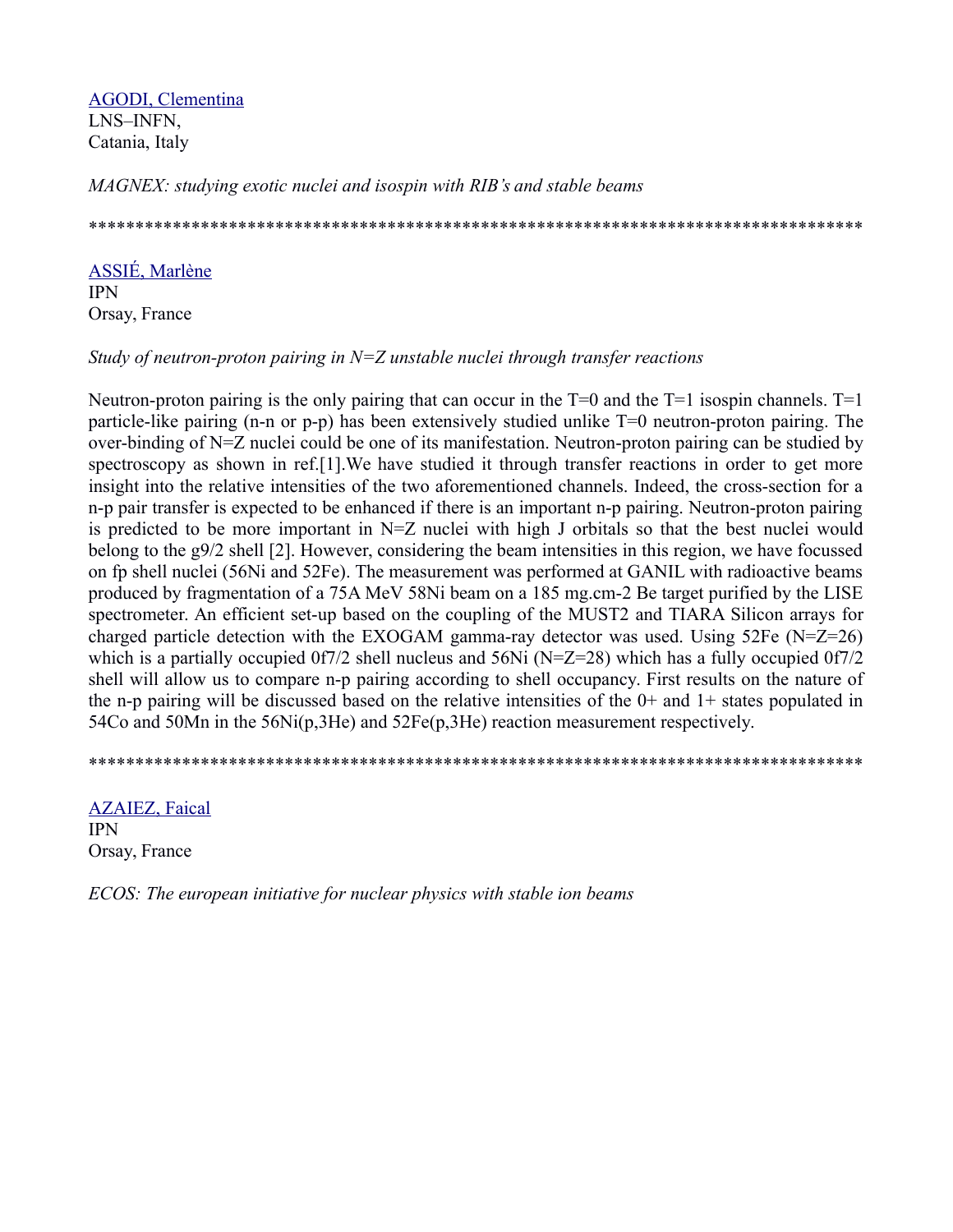BONANNO, Danilo INFN-Sezione di Catania Catania, Italy

*Front-end and Read-out Electronics for the upgrade of the NUMEN FPD*

The experimental demands of the NUMEN experiment require an upgrade of the cyclotron and a consequent, important, upgrade of the MAGNEX detector.

A fundamental task for the success of the experiment is the upgrade of the front-end and read-out electronics for the Focal Plane Detector.

The top-of-the-line technological choices and the preliminary design of the Front-end and read-out electronics architecture are presented.

\*\*\*\*\*\*\*\*\*\*\*\*\*\*\*\*\*\*\*\*\*\*\*\*\*\*\*\*\*\*\*\*\*\*\*\*\*\*\*\*\*\*\*\*\*\*\*\*\*\*\*\*\*\*\*\*\*\*\*\*\*\*\*\*\*\*\*\*\*\*\*\*\*\*\*\*\*\*\*\*\*\*\*

#### [CAPPUZZELLO, Francesco](https://agenda.infn.it/confModifRegistrants.py/modification?registrantId=5&confId=10053)

University of Catania and INFN-LNS Catania, Italy

#### *The status of the NUMEN project*

The physics case of neutrino-less double beta decay and its tremendous implications on particle physics, cosmology and fundamental physics will be briefly introduced. In particular the crucial aspect of the nuclear matrix elements entering in the expression of the half-life of this process will be emphasized. The novel idea of using heavy-ion induced reactions as tools for the determination of these matrix elements will be then presented. Data from MAGNEX facility at the INFN-LNS laboratory give first evidences of the possibility to get quantitative results about nuclear matrix elements from experiments. Results will be shown at the Workshop regarding the 40Ca(18O,18Ne)40Ar at 270 MeV incident energy. The strengths and the limits of the proposed methodology will be considered. To this purpose a summary of the discussion driven at the NUMEN Workshop, which will be held at INFN-LNS on 1-2 December 2015, will be added. Finally the NUMEN project of INFN and the proposed strategy to this research will be sketched in the view of the impact on the future research in basic experimental and theoretical nuclear physics at the INFN-LNS laboratory.

\*\*\*\*\*\*\*\*\*\*\*\*\*\*\*\*\*\*\*\*\*\*\*\*\*\*\*\*\*\*\*\*\*\*\*\*\*\*\*\*\*\*\*\*\*\*\*\*\*\*\*\*\*\*\*\*\*\*\*\*\*\*\*\*\*\*\*\*\*\*\*\*\*\*\*\*\*\*\*\*\*\*\*

[CARDELLA, Giuseppe](https://agenda.infn.it/confModifRegistrants.py/modification?registrantId=4&confId=10053) INFN-Sezione di Catania Catania, Italy

#### *Present possibility and status of In Flight exotic beam at LNS*

The status of the in flight exotic beam at LNS will be presented, problems results and perspectives will be outlined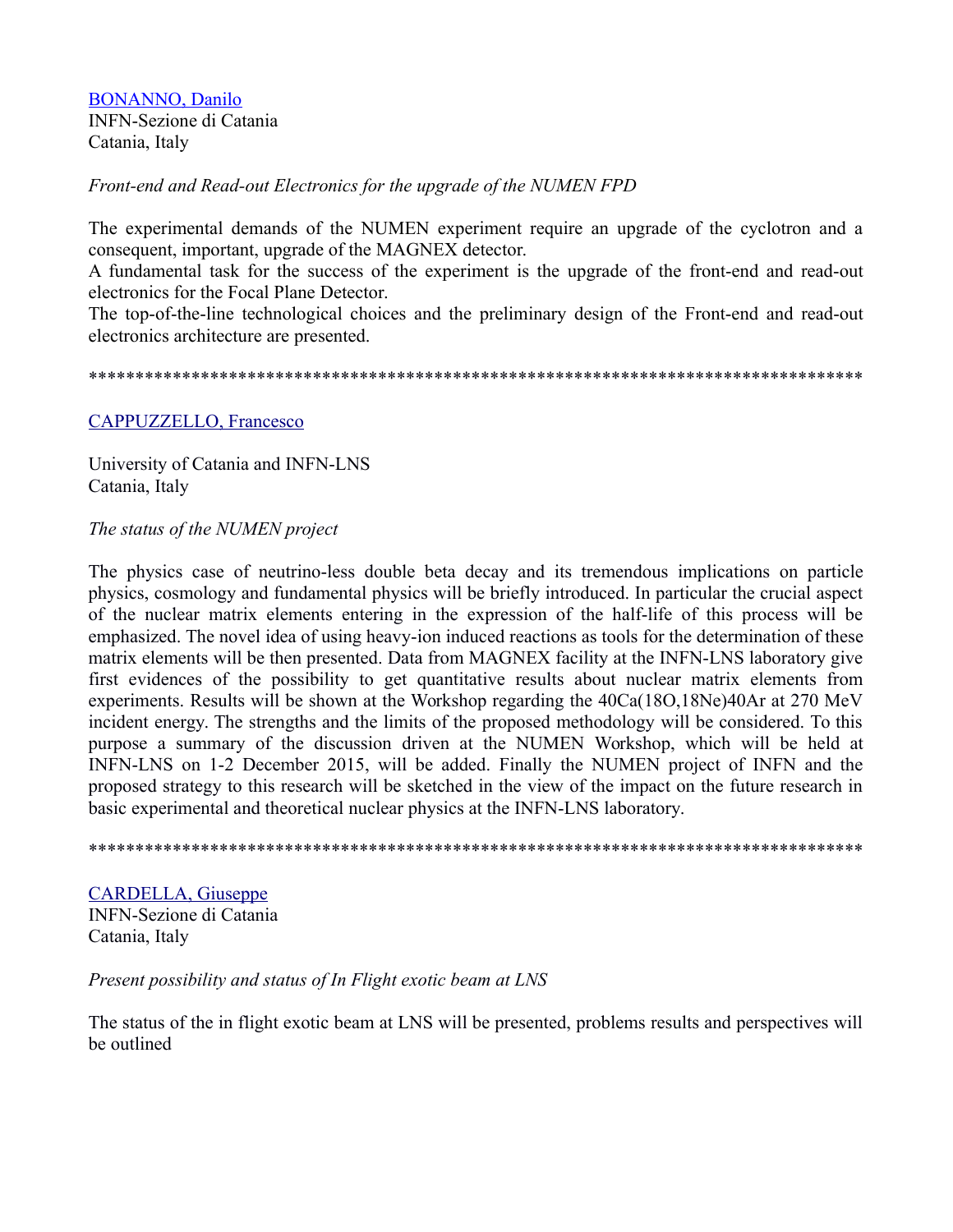**COSENTINO, Luigi and PAGANO, Emanuele** LNS-INFN, Catania, Italy Diagnostics of FRIBs beam transport line

#### 

#### **DIAZ-TORRES, Alexis**

European Centre for Theoretical Studies in Nuclear Physics and Related Areas (ECT\*) Traento, Italy

#### Evolution of transfer-like reactions from Coulomb to Fermi energy

The physics of nuclear reactions is critical for understanding galactic chemical evolution. Reaction dynamics and nuclear structure are strongly coupled, the coupling determining the reaction outcomes such as mass and charge distributions of the reaction products. The dynamics of the single-particle motion around the avoided crossings of molecular single-particle levels changes as the bombarding energy in a heavy-ion collision increases from the Coulomb-barrier energy towards the Fermi energy. A gradual transition from an adiabatic to a diabatic regime of the single-particle motion takes place and, consequently, the shell structure of the single-particle orbits well-above the Fermi level of the colliding nuclei may play a key role in determining the integrated and differential cross sections of the reaction products. I will discuss this physics in connection with the experimental activities carried out and planned at LNS-Catania.

NICOLAS, Le Neindre LPC-ENSICAEN CNRS-IN2P3 Caen, France

#### Fazia: a new versatile detector device for isospin physics

Fazia has demonstrated his capability in improving the isotopic resolution, as well as keeping the full charge identification with quite low energy thresholds, of charged particles produced in heavy ion collisions at intermediate energies. This compact modular device, composed by blocks of 16 telescopes  $(Si-Si-CsI)$  allows correlation studies too, thanks to his small granularity ( $20 \times 20$  mm square detectors). In the near future up to 12 blocks will be available for a scientific program that we will develop in the following: - Isospsin transport in heavy ion collisions at Fermi energies (LNS Catania) - Isotopic cross section measurements in the 40, 48Ca+40Ca systems at  $E/A = 35$  MeV (LNS Catania) - Exploring in-medium structure with particle-particle correlations in heavy-ion collisions (LNS Catania) - Isospin transport versus neutron preequilibrium in medium-light systems (LNS Catania) - N/Z dependence in dissipative collisions: from evaporation toward vaporization (Ganil) - Characterization of neutron signal in Si-CsI telescope and measurement of the absolute neutron detection efficiency (Ganil-NFS) -The role of the Isospin in the formation and decay of excited nuclei (Ganil-Spiral2) - Transport Properties of Isospin Asymmetric Nuclear Matter (Ganil-Spiral2) - Neutron and proton transfer in dissipative collisions (SPES-Alpi) - Prompt collective oscillations with exotic beams (SPES-Alpi)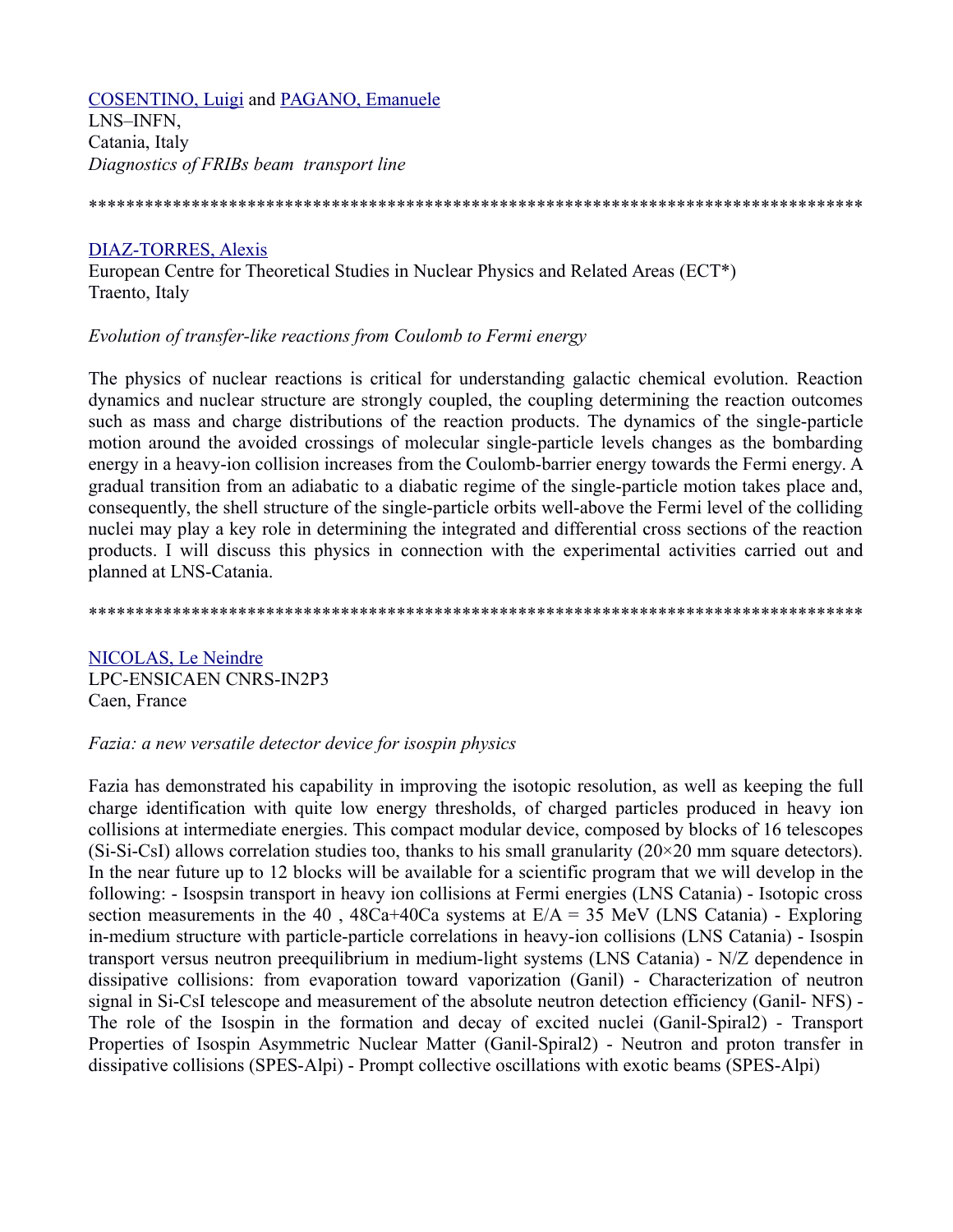**NOCIFORO, Chiara GSI** Darmstadt, Germany

PID for in-fligth radioactive ion separator

### **PIANTELLI, Silvia**

**INFN** - Sezione di Firenze Firenze, Italy

Progress in FAZIA detection system

The present status and perspectives of the FAZIA project are presented, with a particular focus on the main achievements in terms of identification thresholds and isotopic resolution. Some preliminary results obtained during the first physics experiment are shown.

PLANETA, Roman Institute of Physics, Jagiellonian University Kraków, Poland

Search for hyperheavy toroidal nuclear systems formed in heavy ion collisions

We study the feasibility of an experimental observation of toroidal systems in heavy ion collisions using the CHIMERA multidetector system. Data from the experiment on the  $197Au + 197Au$  reaction at 23 AMeV were analyzed with an aim to find signatures of exotic nuclear configurations such as toroid-shaped objects. The experimental data were compared with predictions of the ETNA code dedicated to look for such configurations and with the QMD model. A novel criterion of selecting events possibly resulting from the formation of exotic freeze-out configurations, "the efficiency factor", was tested. Comparison between experimental data and model predictions may indicate for the formation of at/toroidal nuclear systems.

POLLACCO, Emanuel IRFU/Service de Physique Nucléaire, Gif-Sur Yvette, Franced

#### On Instrumenting a Nuclear Physics Program

For some years nuclear physics instrumentation has been strongly shaped by the availability of radio-active beams in a number of laboratories. The trend is to deploy high luminosities and wide phase space cover. The cover is associated with a highly segmented devices. I will attempt to give an abridged review of the challenges once similar instruments are utilized with stable beams.